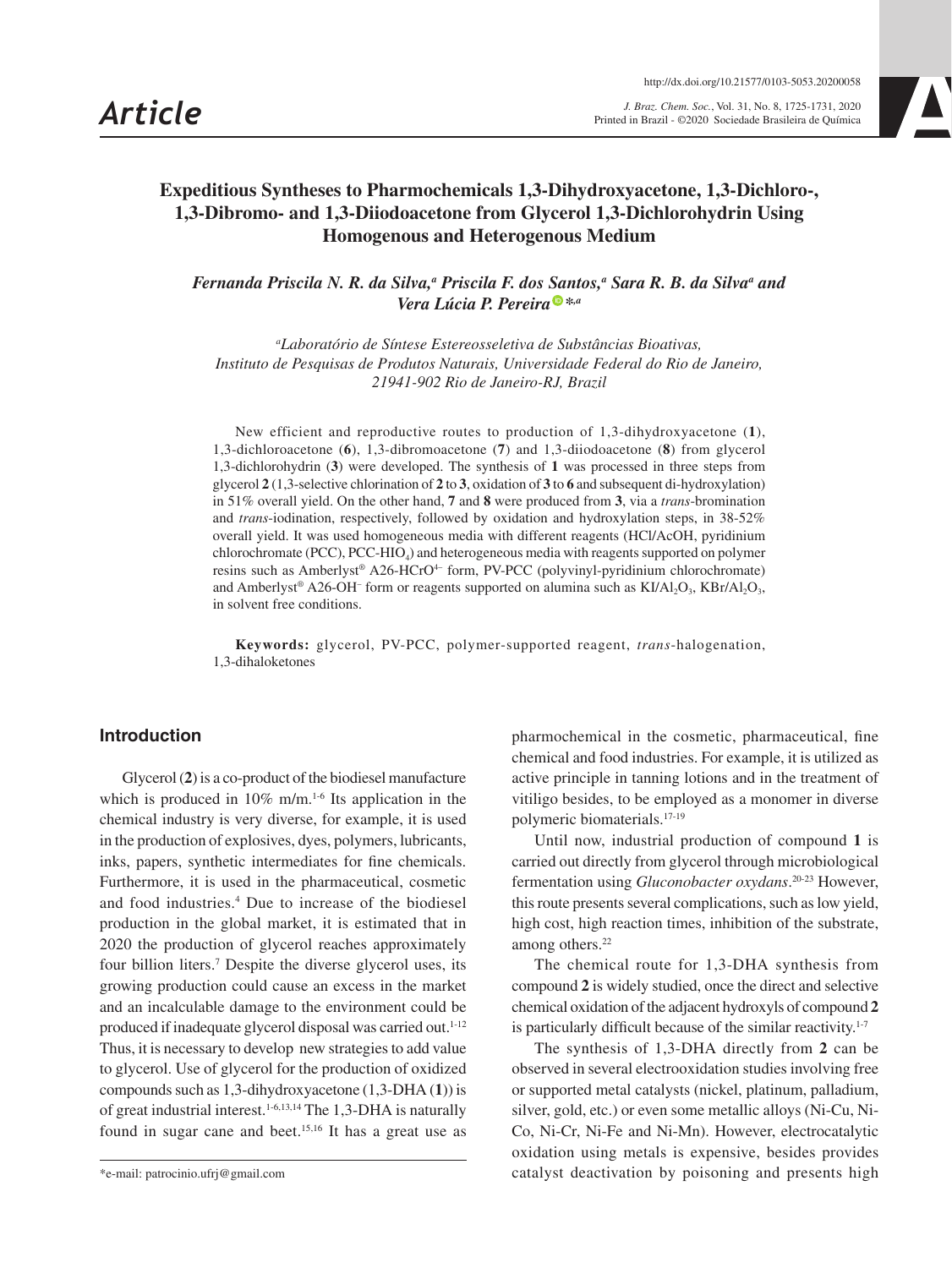toxicity of transition metal catalysts. Usually, it was observed a low conversion combined with a high selectivity or high conversion together with low selectivity.24-39

Recently, Liu *et al*.<sup>40</sup> reported the photoelectrochemical oxidation of 1,3-DHA directly from glycerol using nanoporous  $BiVO<sub>4</sub>$ , with high conversion and selectivity of 51%. However, side products such as glyceric acid, formic acid, glycolic acid,  $CO<sub>2</sub>$ ,  $CO$  and  $H<sub>2</sub>O<sub>2</sub>$  and  $O<sub>2</sub>$  were observed.

To the best of our knowledge, there are only three indirect routes to 1,3-DHA (**1**). Zheng *et al*. 41 performed glycerol acetalization, producing a 6:1 mixture of 5-hydroxy-2-phenyl-1,3-dioxane and (2-phenyl-1,3 dioxolan-4-yl) methanol regioisomers, which were separated by recrystallization. Subsequently, oxidation of 5-hydroxy-2-phenyl-1,3-dioxane regioisomer, followed of acetal hydrolysis led to compound **1** after a recrystallization to separation of the benzaldehyde.

In another route, Jinjuan<sup>42</sup> accomplished the tosylation of compound **2** to the 1,3-di-*p*-toluenesulfonyl-2-propanol, which was then oxidized in the presence of platinum as catalyst, furnishing the toluenesulfonyloxy-2-propanone intermediate. Next, this ketone was submitted to a nucleophilic substitution step, intermediate by hydroxide ions leading to **1**.

Wang *et al*. 43 reported the indirect synthesis of compound **1**, via the conversion of compound **2** to 1,3-acetalized glycerol derivative, which was oxidized by Montanari oxidation system (NaClO/NaBr/magnetic recyclable (2,2,6,6-tetramethylpiperidin-1-yl)oxyl (TEMPO)) followed by subsequent deprotection, furnishing the 1,3-DHA in good yield.

On the other hand, 1,3-dihaloacetones are used in organic synthesis as versatile building blocks for more complex molecules.44-57 Interestingly, they have been isolated from marine algae of the genus *Asparagopsistaxiformis*, *A. armata*  and *Falkenbergia rufolanosa*. 58,59 The 1,3-dichloroacetone is used in the synthesis of famotidine and citric acid and as substrate in crossed aldol condensation reactions.<sup>56,57</sup> The 1,3-diiodoacetone has been used as a microbicide and algaecide for the treatment of industrial water since is not lacrimogenic as the  $1,3$ -dibromoacetone.<sup>52</sup> In addition, it is employed in organic synthesis for the construction of various heterocyclic systems through S- and N-alkylation reactions.49-51 Many of these heterocyclic compounds exhibit analgesic, anti-inflammatory, antiviral, antihypertensive and antitumor activities.49-51 Already, the 1,3-dibromoacetone (**7**) has been used as raw material in the quinaldine derivative synthesis, a drug used in the treatment of acute asthma.<sup>45</sup> In addition, compound **7** has been used in the synthesis of iminolactones (antibacterial),<sup>46</sup> aldosterone inhibitors,<sup>47</sup>

vinylcyclopropane47 and propranolol hydrochloride (a drug used for heart treatment).<sup>48</sup>

In our continuing interest in the developing new routes for obtainment glycerol derivatives with high added value, $11-14$  we now wish to present reproductive synthetic routes to glycerol ketones 1,3-derivatives (1,3-dihydroxyacetone **(1**), 1,3-dichloroacetone (**6**), 1,3-dibromoacetone (**7**) and 1,3-diiodoacetone (**8**)) from bioglycerol, a green raw material. It is worth mentioning that these C3-ketones were synthesized via process intermediated by reagents supported on polymer resins or alumina, some of them under solvent free conditions.

# **Results and Discussion**

Initially, the known Conant's methodology for regioselective chlorination of the glycerol was used.<sup>60</sup> The 1,3-dichlorohydrin (**3**) was obtained in 80% yield after isolating (Scheme 1).

On the other hand, the 1,3-dibromohydrin (**4**) and 1,3-diiodohydrin (**5**) were prepared following the methodology developed recently for us,<sup>61</sup> which consisted in the *trans*-halogenation of compound **3**, in heterogeneous media, in the absence of solvent, using alumina-supported reagents  $KBr/Al_2O_3$  and  $KI/Al_2O_3$ , respectively. High conversions were obtained, 77 and 98%, respectively.

Next, the oxidation of compounds **3**-**5** to 1,3-dihaloacetones **6-8** was investigated using various oxidizing agents, firstly in homogeneous medium and using compound **3** as model (Table 1).

Initially, it was used the Steve Ley oxidation method<sup>62,63</sup> (tetrapropylammonium perruthenate (TPAP)/molecular sieve 4 Å/*N*-methylmorpholine-*N*-oxide (NMO)), at room temperature, see entries 1, 2.

Several attempts of isolation of the reaction product, using silica gel or alumina column chromatography were unsuccessful since 1,3-dichloroacetone (**6**), or was retained on the column or eluted along with NMO due to their similar polarities (entries 1-2).

Next, it was used Corey's reagent, pyridinium chlorochromate (PCC), since it is a very efficient oxidation reagent to primary and secondary alcohols,<sup>64</sup> (entry 3). However, the desired ketone **6** was obtained in only 30% yield. The reaction was purified by column chromatography using silica gel 230 to 400 mesh. Trying to improve the yield of the oxidation, the combination of PCC and periodic acid was utilized, since this reagent association produces periodate-chlorochromate, a more powerful oxidizing specie than the PCC alone.<sup>65</sup> Indeed, the use of the catalyst system  $H<sub>5</sub>IO<sub>6</sub>/PCC$  increased the yield to 50% (entry 4).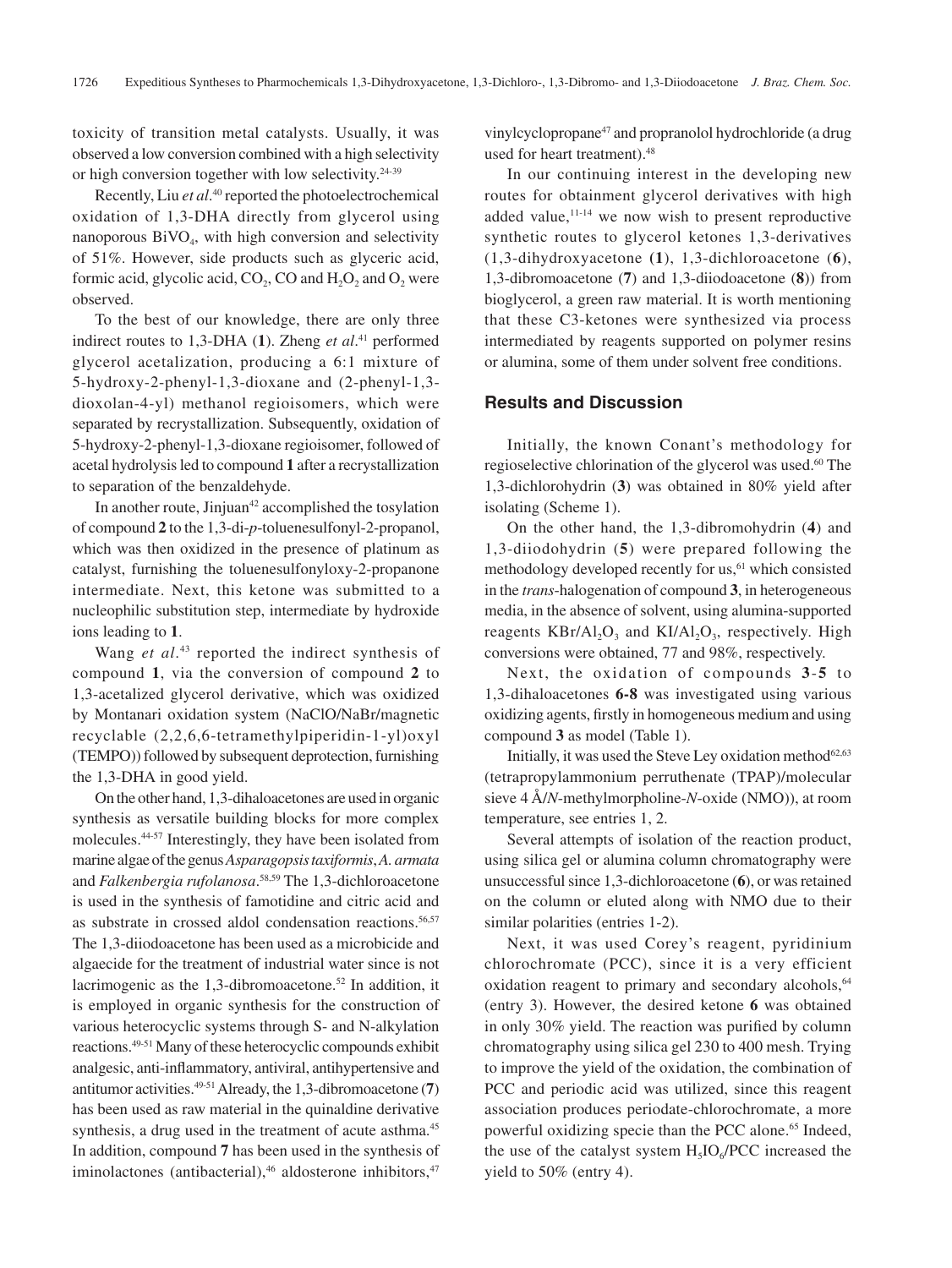

**Scheme 1.** Synthesis of compounds **1**, **6**-**8** from glycerol (**2**).

**Table 1.** Oxidation reaction of **3** to **6** in homogeneous medium

|       | OH<br>Cl <sub>2</sub>       | Oxidation           | CI-      |               |
|-------|-----------------------------|---------------------|----------|---------------|
|       | 3                           | reaction conditions | 6        |               |
| entry | Oxidant/Co-oxidant (equiv.) | Solvent             | time / h | Yield $/$ %   |
|       | TPAP (0.04)/NMO (2.0)       | a                   | 24       | $-b$          |
| 2     | TPAP $(0.1)$ /NMO $(1.5)$   | a                   | 4        | $\mathcal{C}$ |
| 3     | PCC $(1.5)/none$            | $CH_2Cl_2$          | 24       | 30            |
| 4     | PCC $(0.07)/H5IO6 (1.5)$    | $\rm{a}$            | 24       | 50            |

Acetonitrile or 1,4-dioxane; <sup>b</sup>no product was recovered after silica gel column filtration eluted with Ac<sub>2</sub>OEt; <sup>c</sup>it was recovered a mixture of 6 and NMO, after filtration through a short bed of silica gel eluted with AcOEt:MeOH, 95:5. TPAP: pyridinium chlorochromate; NMO: *N*-methylmorpholine-*N*-oxide; PCC: pyridinium chlorochromate.

In order to further improve the yield of the oxidation, it was theorized that the use of an oxidizing reagent supported in solid resin could minimize the isolation problems, since the product separation could proceed by a simple filtration of the heterogeneous phase, avoiding the retention of the product in the silica gel or alumina column chromatography, beyond simplify hugely the reaction work up (Table 2).

In this manner, it was tested the commercial oxidant polyvinyl-pyridinium chlorochromate (PV-PCC) at room temperature (entry 1). It was observed an improvement in the yield compared to oxidations realized with PCC and PCC/H<sub>5</sub>IO<sub>6</sub>, in homogeneous medium (entry 1, Table 2 *versus* entries 3, 4, Table 1). Then, it was decided to heat the reaction based in PCC/H<sub>5</sub>IO<sub>6</sub> (entry 2). However, the heating at 80 ºC led to degradation of the solid reagent, decreasing strongly the yield.

The satisfactory result obtained by matching PCC with periodic acid, in homogeneous medium (entry 6, Table 1), encouraged us to accomplish the reaction in heterogeneous medium with PV-PCC together with periodic acid (entry 3, Table 2). According to reports in the literature, $66$  it is suggested that a mechanism analogous to the homogeneous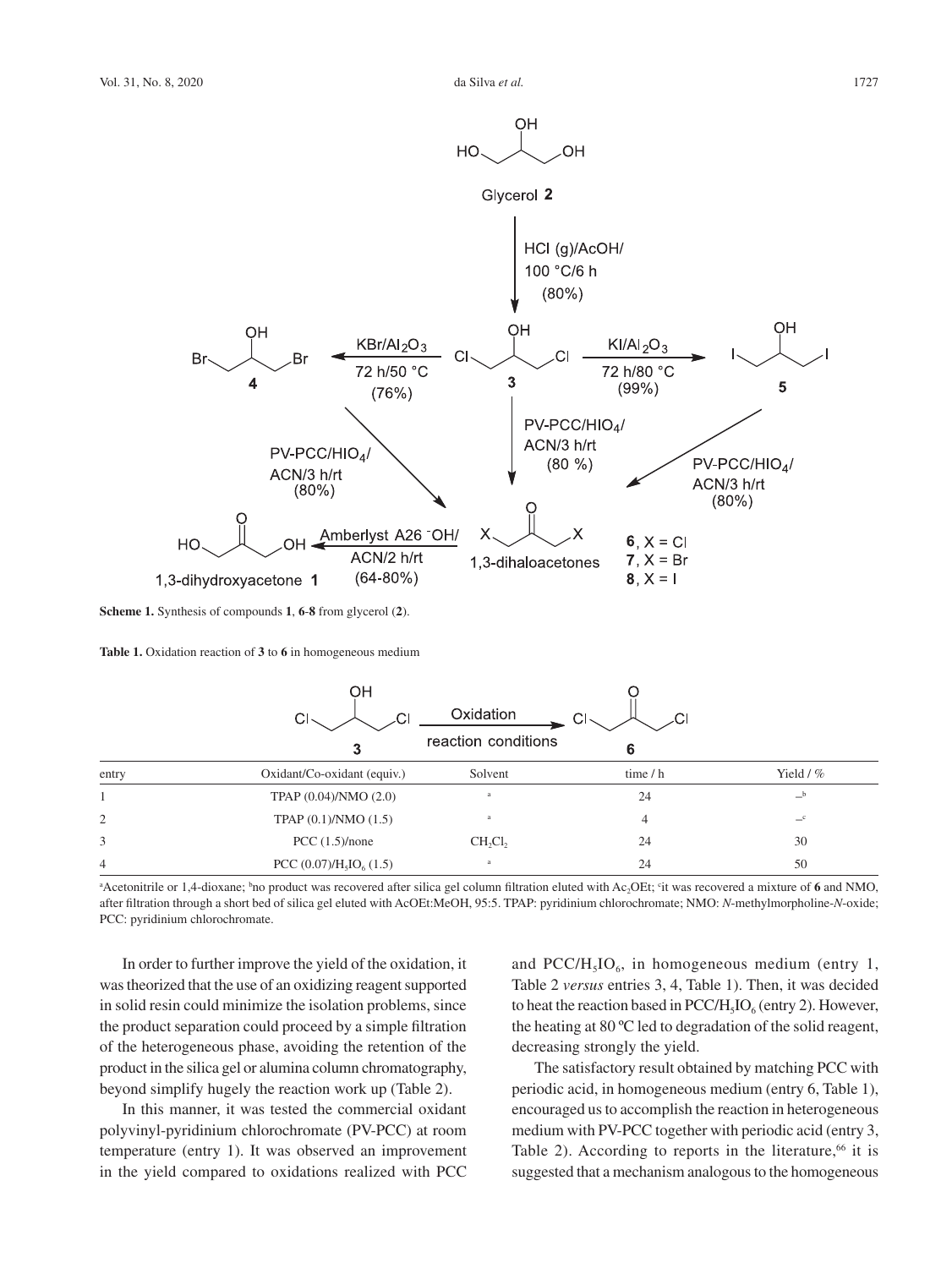| OН<br>$PV-PCC/HIO4$<br>ACN/3 h/rt |                                                          |                         |                  |                                          |         |                        |  |  |  |
|-----------------------------------|----------------------------------------------------------|-------------------------|------------------|------------------------------------------|---------|------------------------|--|--|--|
|                                   | $3, X = C1$<br>4, $X = Br$<br>$5, X = 1$                 |                         |                  | 6, $X = CI$<br>$7, X = Br$<br>$8, X = 1$ |         |                        |  |  |  |
| entry                             | Oxidant (equiv.)                                         | Dihalohydrin            | Temperature / °C | time / h                                 | Product | Yield <sup>a</sup> / % |  |  |  |
|                                   | $PV\text{-}PCC(1.5)$                                     |                         | rt               | 3                                        | 6       | 60                     |  |  |  |
|                                   | $PV-PCC(1.5)$                                            | 3                       | 80               | 3                                        | 6       | 20                     |  |  |  |
|                                   | PV-PCC (0.07), $H_5IO_6$ (1.5)                           | 3                       | rt               | 3                                        | 6       | 80                     |  |  |  |
| 4                                 | PV-PCC (0.07), $H5IO6 (1.5)$                             | $\overline{\mathbf{4}}$ | rt               | 3                                        |         | 80                     |  |  |  |
|                                   | PV-PCC $(0.07)$ , H <sub>5</sub> IO <sub>6</sub> $(1.5)$ |                         | rt               | 3                                        | 8       | 60 <sup>b</sup>        |  |  |  |

**Table 2.** Reaction of oxidation of compounds **3-5** to **6-8** in heterogeneous medium

<sup>a</sup>Product isolated after filtration on a column filled with SiO<sub>4</sub>/Na<sub>2</sub>SO<sub>3</sub> solid; <sup>b</sup>product isolated after liquid-liquid extraction. PV-PCC: polyvinyl pyridinium chlorochromate; rt: room temperature.

medium also occurs in a heterogeneous environment. As noted, the result was very good and **6** was obtained in 80% yield, as a crystalline solid, by simple filtration on a column filled with  $SiO<sub>4</sub>/Na<sub>2</sub>SO<sub>3</sub>$  solid.

Similarly, the oxidation of 1,3-dibromohydrin **4** and 1,3-diiodohydrin **5** was mediated by PV-PCC resin (Table 2, entries 4 and 5). After 3 h none starting material was detected by thin layer chromatography and the desired 1,3-dihaloketones **7** and **8** were obtained in 80 and 60% yield, respectively. The lowest yield obtained for compound **8**  probably occurred due to its high reactivity that caused its partial decomposition under the acidic conditions used.

With the 1,3-dihaloacetones **6**-**8** in hands, we left for the last step of the synthetic route proposed, which consisted in the nucleophilic substitution of the halogen atoms by hydroxyl groups<sup>67</sup> (Scheme 1).

Thus, three equivalents of Amberlyst-A26<sup>TM</sup> an ionexchange resin, source of hydroxide ions, was reacted with compound **6**, using 1,4-dioxane as solvent in a reaction time ranging from 2 h, at room temperature. However, the yield obtained to compound **1** was only 35%.

The nature of the solvent showed great influence on the substitution performance. Thus, after various trials it was discovered that acetonitrile was the best solvent. The reaction was processed quickly (2 h) and cleanly at room temperature. A simple filtration led to the desired 1,3-dihydroxyketone **1** in 80% yield, as a dimeric crystalline solid. It is noteworthy that both reagents supported on resins can be regenerated by treatment with a 6 M NaOH solution (Amberlyst-A26TM-OH form) and a 2 M CrO<sub>3</sub> solution (PV-PCC<sup>TM</sup>).

It is important to mention that only in aqueous solution the dihydroxyacetone **1** is in the monomeric form due

to its hydrated form  $HOH_2C-C(OH)$ <sub>2</sub>-CH<sub>2</sub>OH. In other solvents, it is in the dimeric form, as can be evidenced by their <sup>1</sup>H and <sup>13</sup>C nuclear magnetic resonance (NMR) spectra, at 400 MHz.<sup>68</sup>

Similarly, compounds **7** and **8** were transformed in **1**, using Amberlyst® A26-OH<sup>-</sup> form/CH<sub>3</sub>CN in 64 and 66% yield, respectively (Scheme 1). It is worth mention that it was necessary the swelling of the Amberlyst-A26TM-OH form resin with acetonitrile and water (5:1) before reaction processing, in special if the resin was recently purchased.69,70

# **Conclusions**

Three efficient and reproducible approaches for the obtainment of the pharmochemicals 1,3-DHA **1**, 1,3-dihalohydrins **3**-**5** and 1,3-dihaloacetones **6-8** from bioglycerol were developed. All new routes to production of the glycerol derivatives (**1**, **6**-**8**) were performed in heterogeneous medium, using reagents supported on resin polymer (PV-PCCTM), ion exchange resin (Amberlyst® A26-OH– form). In special, the indirect route to 1,3-DHA **1** developed for us, contrarily to direct routes mediated by different heterogeneous catalysts or selective microbiological oxidation does not suffer with problems of selectivity, conversion or reproducibility.

### **Experimental**

#### General remarks

Glycerol (99.5%), acetonitrile,  $H<sub>5</sub>IO<sub>6</sub>$ , HCl 36% (m/m) and glacial acetic acid all P.A./A.C.S. were purchased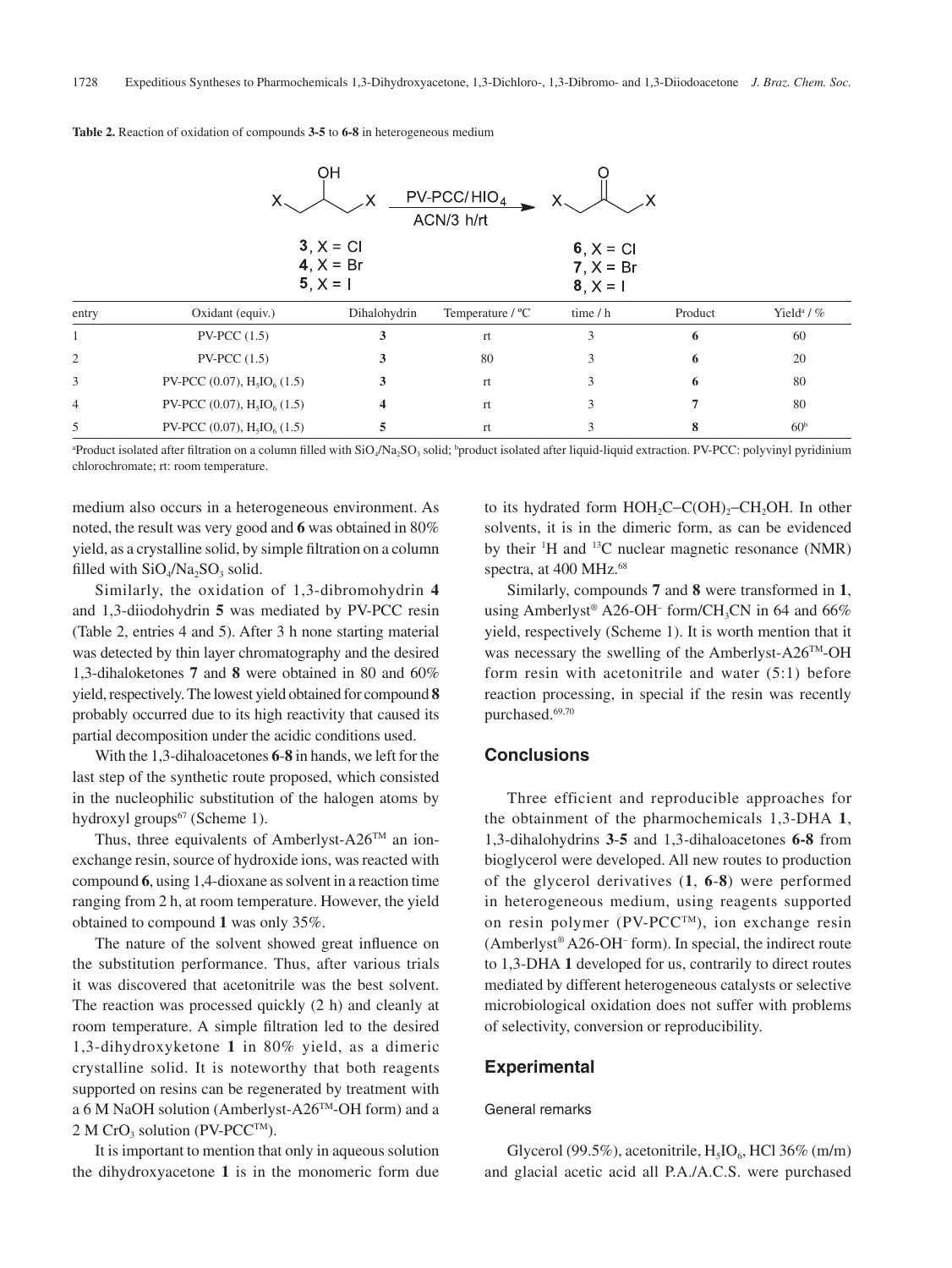from Vetec Química Fina Ltda (Duque de Caxias, Brazil) and used as provided. Amberlyst® A26-OH– form and Amberlyst® A26-HCrO<sub>4</sub><sup>-</sup> form were purchased from Sigma-Aldrich (Darmstadt, Germany) and readily utilized. The  $H$  and  $H$ <sup>13</sup>C NMR spectra were obtained on a Varian spectrometer (400 or 500 MHz), using tetramethylsilane (TMS) as the internal reference; the chemical shift values (σ) were reported in ppm relative to TMS and values of coupling constants (*J*) in Hz. Gas chromatography analyses were performed every 60 min, using a gas chromatographic with flame ionization detection (GC-FID, Shimadzu GC-FID 2010; DB-1MS (100% polydimethylsiloxane) fused silica capillary column  $(30 \text{ m} \times 0.25 \text{ mm})$ , film thickness 0.25  $\mu$ m)); carrier gas H<sub>2</sub> (1.0 mL min<sup>-1</sup>); temperature: injector 290 ºC, column oven 60-290 ºC at 10 ºC min-1, FID 290 ºC). The gas chromatography mass spectrometry (GC-MS) analyses were conducted with a GC-MS Shimadzu QP500 instrument equipped with the same column used for the gas chromatograph.

#### 1,3-Dichloro-2-propanol (3)<sup>60</sup>

<sup>1</sup>H NMR (400 MHz, acetone- $d_6$ )  $\delta$  3.70 (sep, 4H), 4.08 (q, 1H), 4.70 (s, 1OH); <sup>13</sup>C NMR (100 MHz, acetone- $d_6$ ) d 45.83 (s, 2C), 70.70 (s, 1C); GC-MS (70 eV) *m/z* 43 (45), 79 (100).

### Procedure to 1,3-dichloro-propanone (**6**) synthesis

Orthoperiodic acid  $(H<sub>5</sub>IO<sub>6</sub>, 0.529 g, 1.5 mmol)$  and 10 mL of acetonitrile were added to a round bottom flask and stirred vigorously for 15 min. Then 0.031 g  $(0.07 \text{ mmol})$  of PV-PCC resin and  $0.20 \text{ g}$   $(1.55 \text{ mmol})$  of 1,3-dichloropropanol **3** were added. The reaction medium was left under strong stirring for 3 h. After, the reaction medium was filtered on a filter paper containing sodium sulfite, the solvent was evaporated and the residue purified over a short pad of silica gel/Na<sub>2</sub>SO<sub>3</sub>, eluted with AcOEt/ methanol 95:5, yielding 0.158 g (80%) of 1,3-dichloro-2-propanone **6**, as a white crystalline solid.

<sup>1</sup>H NMR (400 MHz, CD<sub>3</sub>OD)  $\delta$  3.28 (s, 1OH), 4.43 (s, 4H); <sup>13</sup>C NMR (100 MHz, CD<sub>3</sub>OD)  $\delta$  43.73 (s, 2C), 195.01 (s, 1C); GC-MS (70 eV) *m/z* 49 (65), 77 (100), 126 (15), 128 (10).

#### Procedure to 1,3-dibromo-propanone (**7**) synthesis

Orthoperiodic acid  $(H<sub>5</sub>IO<sub>6</sub>, 0.529 g, 1.5 mmol)$  and 10 mL of acetonitrile were added to a round bottom flask and stirred vigorously for 15 min, then 0.031 g  $(0.07 \text{ mmol})$  of PV-PCC resin and  $(0.33 \text{ g} (1.5 \text{ mmol})$  of 1,3-dibromopropanol **4** were added. The reaction medium was left under strong stirring for 3 h. After, the reaction medium was filtered on a filter paper, the solvent was

evaporated and the residue purified over a short pad of silica gel/NaSO<sub>3</sub>, yielding  $0.26$  g  $(80%)$  of 1,3-dibromo-2-propanone **<sup>7</sup>**, as a brown crystalline solid. 1

<sup>1</sup>H NMR (400 MHz, CDCl<sub>3</sub>)  $\delta$  4.18 (s, 4 H); <sup>13</sup>C NMR  $(100 \text{ MHz}, \text{CDCl}_3)$   $\delta$  30.99 (s, 2C), 193.70 (s, 1C).

### Procedure to 1,3-diiodo-propanone (**8**) synthesis

To a round bottom flask was added periodic acid  $(H<sub>5</sub>IO<sub>6</sub>, 0.529 g, 1.5 mmol)$  and acetonitrile (10 mL). The suspension formed was stirred for 15 min. Then, PV-PCC resin (0.031 g, 0.07 mmol) and 1,3-diiodopropanol **5**  (0.32 g, 1.0 mmol) were added. The reaction medium was left under strong stirring for 3 h. Next, the heterogeneous medium was filtered on a filter paper and the solvent evaporated, furnishing a viscous brownish liquid. Next, the liquid was diluted in ether (20 mL) and washed with a  $Na<sub>2</sub>S<sub>2</sub>O<sub>3</sub> 1%$  solution (20 mL). The organic phase was dried over anhydrous Na<sub>2</sub>SO<sub>4</sub>, filtered and concentrated under reduced pressure, affording the oxidation product **8** (0.19 g, 63% yield), as a yellow viscous liquid in satisfactory purity. 1

<sup>1</sup>H NMR (400 MHz, CDCl<sub>3</sub>)  $\delta$  4.23 (s, 4 H); <sup>13</sup>C NMR  $(100 \text{ MHz}, \text{CDCl}_3)$   $\delta$  1.96 (s, 2C), 195.63 (s, 1C); GC-MS (70 eV) *m/z* 141 (45), 183 (100), 310 (45).

General procedure to 1,3-dihydroxyacetone (**1**) synthesis from **6**-**8**

Amberlyst® A26-OH– form resin (4 g, 3 mmol) was added to a round bottom flask of 50 mL, then acetonitrile (10 mL) was added followed by 1,3-dichloro-propanone **6** (0.20 g, 1.57 mmol). The reaction medium was stirred under magnetic stirring for 3 h, at room temperature. The reaction medium was filtered through a simple funnel covered with filter paper and evaporated to give  $0.113$  g  $(80\%)$  of the desired 1,3-DHA **1**, as a dimer.

#### Spectra data for the monomer **1**

<sup>1</sup>H NMR (500 MHz, D<sub>2</sub>O)  $\delta$  3.56 (s, 4H), 4.40 (s, 4H), 4.80 (s, 2OH); <sup>13</sup>C NMR (125 MHz, D<sub>2</sub>O)  $\delta$  66.52 (s, 2C), 67.80 (s, 2C), 113.81 (s, 1C), 214.95 (s, 1C); GC-MS (70 eV) *m/z* 42 (100), 60 (45), 72 (40), 90 (5).

# Spectra data for the dimer of **1**

<sup>1</sup>H NMR (400 MHz, CD<sub>3</sub>OD)  $\delta$  3.60 (dd, 8H), 4.87 (s, 4OH); <sup>13</sup>C NMR (100 MHz, CD<sub>3</sub>OD) δ 57.27 (s, 2C), 58.06 (s, 2C), 101.03 (s, 2C).

## **Supplementary Information**

Supplementary data are available free of charge at http://jbcs.sbq.org.br as PDF file.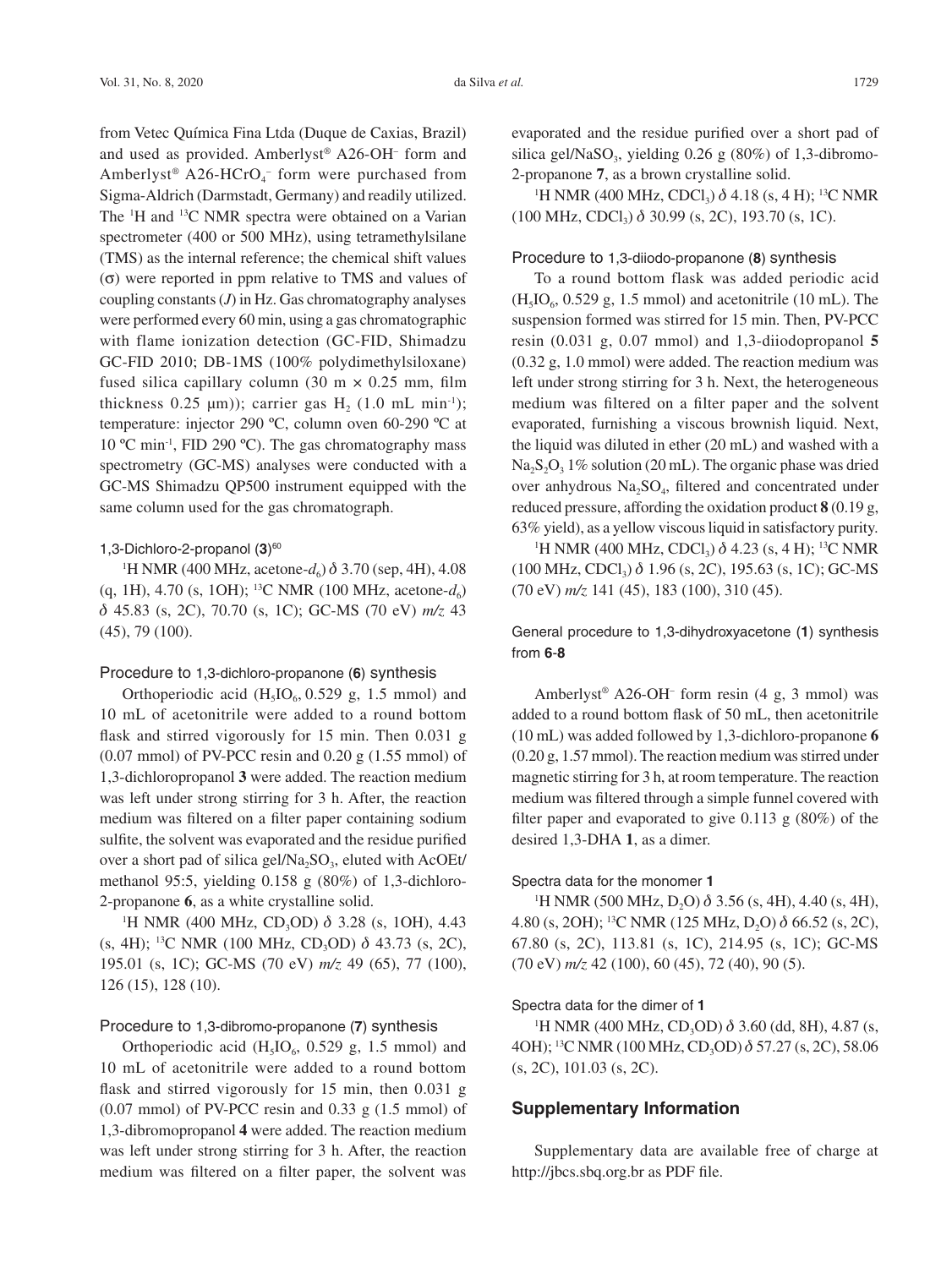# **Acknowledgments**

We thank CAPES and CNPq for fellowships for some authors.

# **References**

- 1. Monteiro, M. R.; Kugelmeier, C. L.; Pinheiro, R. S.; Batalha, M. O.; César, S.; *Renewable Sustainable Energy Rev.* **2018**, *88*, 109.
- 2. Bagnato, G.; Iulianelli, A.; Sanna, A.; Basile, A.; *Membranes* **2017**, *7*, 17.
- 3. Sun, D.; Yamada, Y.; Sato, S.; Ueda, W.; *Green Chem.* **2017**, *19*, 3186.
- 4. Mota, C. J. A.; Pinto, B. P.; Lima, A. L.; *Glycerol: A Versatile Renewable Feedstock for the Chemical Industry*; Springer International: Zurich, 2017.
- 5. Talebian-Kiakalaieh, A.; Amin, N.; Rajaei, K.; Tarighi, S.; *Appl. Energy* **2018**, *230*, 1347.
- 6. Nda-Umar, U. I.; Ramli, I.; Taufiq-Yap, Y. H.; Muhamad, E. N.; *Catalysts* **2019**, *9*, 15.
- 7. Nomanbhay, S.; Hussein, R.; Ong, M. Y.; *Green Chem. Lett. Rev.* **2018**, *11*, 135.
- 8. Luo, X.; Ge, X.; Cui, S.; Li, Y.; *Bioresour. Technol.* **2016**, *215*, 144.
- 9. Anitha, M.; Kamarudin, S. K.; Kofli, N. T.; *Chem. Eng. J*. **2016**, *295*, 119.
- 10. Kong, P. S.; Aroua, M. K.; Daud, W. M. A. W.; *Renewable Sustainable Energy Rev.* **2016**, *63*, 533.
- 11. Meireles, B. A.; Pereira, V. L. P.; *J.Braz. Chem. Soc.* **2013**, *24*, 17.
- 12. Meireles, B. A.; Pinto, S. C; Pereira, V. L. P.; Leitão, G. G.; *J. Sep. Sci*. **2011**, *34*, 971.
- 13. Nascimento, F. P. C.; Pereira, V. L. P.; *BR Patent 10 2016 015956*, **2016**.
- 14. Dai, X.; Adomeit, S.; Rabeah, J.; Kreyenschulte, C.; Brückner, A.; Wang, H.; Shi, F.; *Angew. Chem., Int. Ed*. **2019**, *131*, 5305.
- 15. Katryniok, B.; Kimura, H.; Skrzynska, E.; Girardon, J. S.; Fongarland, P.; Capron, M.; Ducoulombier, R.; Mimura, N.; Paula, S.; Dumeignil, F.; *Green Chem.* **2011**, *13*, 1960.
- 16. Ciriminna, R.; Fidalgo, A.; Ilharco, L. M.; Pagliaro, M.; *Open Chem.* **2018**, *7*, 233.
- 17. Rajatanavin, N.; Suwanachote, S.; Kulkollakarn, S.; *Int. J. Dermatol.* **2008**, *47*, 402.
- 18. Wang, L. S.; Cheng, S. X.; Zhuo, R. X.; *Polym. Bull*. **2014**, *71*, 47.
- 19. Chênevert, R.; Caron, D.; *Tetrahedron: Asymmetry* **2002**, *13*, 339.
- 20. Dikshit, P. K.; Moholkar, V. S.; *Bioresour. Technol.* **2016**, *216*, 948.
- 21. Hu, Z. C.; Liu, Z. Q.; Zheng, Y. G.; Shen, Y. C. J.; *J. Microbiol. Biotechnol*. **2010**, *20*, 340.
- 22. Hu, Z. C.; Tian, S. Y.; Ruan, L. J.; Zheng, Y. G.; *Bioresour. Technol.* **2017**, *233*, 144.
- 23. Ma, L.; Lu, W.; Xia, Z.; Wen, J.; *Biochem. Eng. J.* **2010**, *49*, 61.
- 24. El Roz, A.; Fongarland, P.; Dumeignil, F.; Capron, M.; *Front. Chem*. **2019**, *7*, 156.
- 25. Houache, M. S. E.; Hughesa, K.; Baranova, E. A.; *Sustainable Energy Fuels* **2019**, *8*, DOI 10.1039/C9SE00108E.
- 26. Wang, X.; Wu, G.; Jin, T.; Xu, J.; Song, S.; *Catalysts* **2018**, *8*, 505.
- 27. Pembere, A. M.; Luo, Z.; *Phys. Chem. Chem. Phys*. **2017**, *19*, 6620.
- 28. Garcia, A. C.; Birdja, Y. Y.; Filho, G. T.; Koper, M. T. M.; *J. Catal.* **2017**, *346*, 117.
- 29. Sánchez, B. S.; Gross, M. S.; Querini, C. A.; *Catal. Today* **2017**, *296*, 35.
- 30. Habibi, B.; Delnavaz, N.; *RSC Adv.* **2016**, *6*, 31797.
- 31. Crotti, C.; Farnetti, E.; *J. Mol. Catal. A: Chem.* **2015**, *396*, 353.
- 32. Hutchings, G.; *J. Chem. Phys.* **2003**, *5*, 1329.
- 33. Hirasawa, S.; Nakagawa, Y.; Tomishige, K.; *Catal. Sci. Technol*. **2012**, *2*, 1150.
- 34. Kwon, Y.; Birdja, Y.; Spanos, I.; Rodriguez, P.; Koper, M. T. M*.*; *ACS Catal.* **2012**, *2*, 759.
- 35. Dan, L.; Shiyu, C.; Jing, G.; Junhua, W.; Ping, C.; Zhaoyin, H.; *Chin. J. Catal.* **2011**, *32*, 1831.
- 36. Sivasakthi, P.; Sangaranarayanan, M. V.; *New J. Chem.* **2019**, *43*, 8352.
- 37. Yan, H.; Yao, S.; Yin, B.; Liang, W.; Jin, X.; Feng, X.; Liu, Y.; Chen, X.; Yang, C.; *Appl. Catal., B* **2019**, *259*, 118070.
- 38. Yan, H.; Qin, H.; Feng, X.; Jin, X.; Liang, W.; Sheng, N.; Zhu, C.; Wang, H. M.; Yin, B.; Liu, Y. B.; Chen, X.; Yang, C.; *J.Catal.* **2019**, *370*, 434.
- 39. Zhou, Y.; Shen, Y.; Xi, J.; Luo, X.; *ACS Appl. Mater. Interfaces*  **2019**, *11*, 28953.
- 40. Liu, D.; Liu, J. C.; Cai, W.; Ma, J.; Yang, H. B.; Xiao, H.; Li, J.; Xiong, Y.; Huang, Y.; Liu, B.; *Nat. Commun*. **2019**, *10*, DOI 10.1038/s41467-019-09788-5.
- 41. Zheng, Z.; Luo, M.; Yu, J.; Wang, J.; Ji, J.; *Ind. Eng. Chem. Res*. **2012**, *51*, 3715.
- 42. Jinjuan, W.; *CN Patent 103.274911 A*, **2013**.
- 43. Wang, J.; Zhang, M.; Zheng, Z.; Yu, F.; Ji, J.; *Chem. Eng. J.* **2013**, *229*, 234.
- 44. Tormena, C. F.; Freitas, M. P.; Rittner, R.; Abraham, R. J.; *J. Phys. Chem. A* **2004**, *108*, 5161.
- 45. Brien, M. K. O.; Sledeski, A. W.; Truesdale, L. K.; *Tetrahedron Lett.* **1997**, *38*, 509.
- 46. Asghari, S.; Habibi, A. K.; *Synth. Commun.* **2012**, *42*, 2894.
- 47. Li, Q. Z.; Zhang, X.; Zeng, R.; Dai, Q.-S.; Liu, Y.; Shen, X.-D.; Leng, H. J.; Yang, K.-C.; Li, J.-L.; *Org. Lett*. **2018**, *20*, 3700.
- 48. Zhou, Y.; *CN Patent 108586273 A*, **2018**.
- 49. Yarosh, N. O.; Zhilitskaya, L. V.; Shagun, L. G.; Dorofeev, I. A.; *Russ. J. Org. Chem.* **2014**, *9*, 1384.